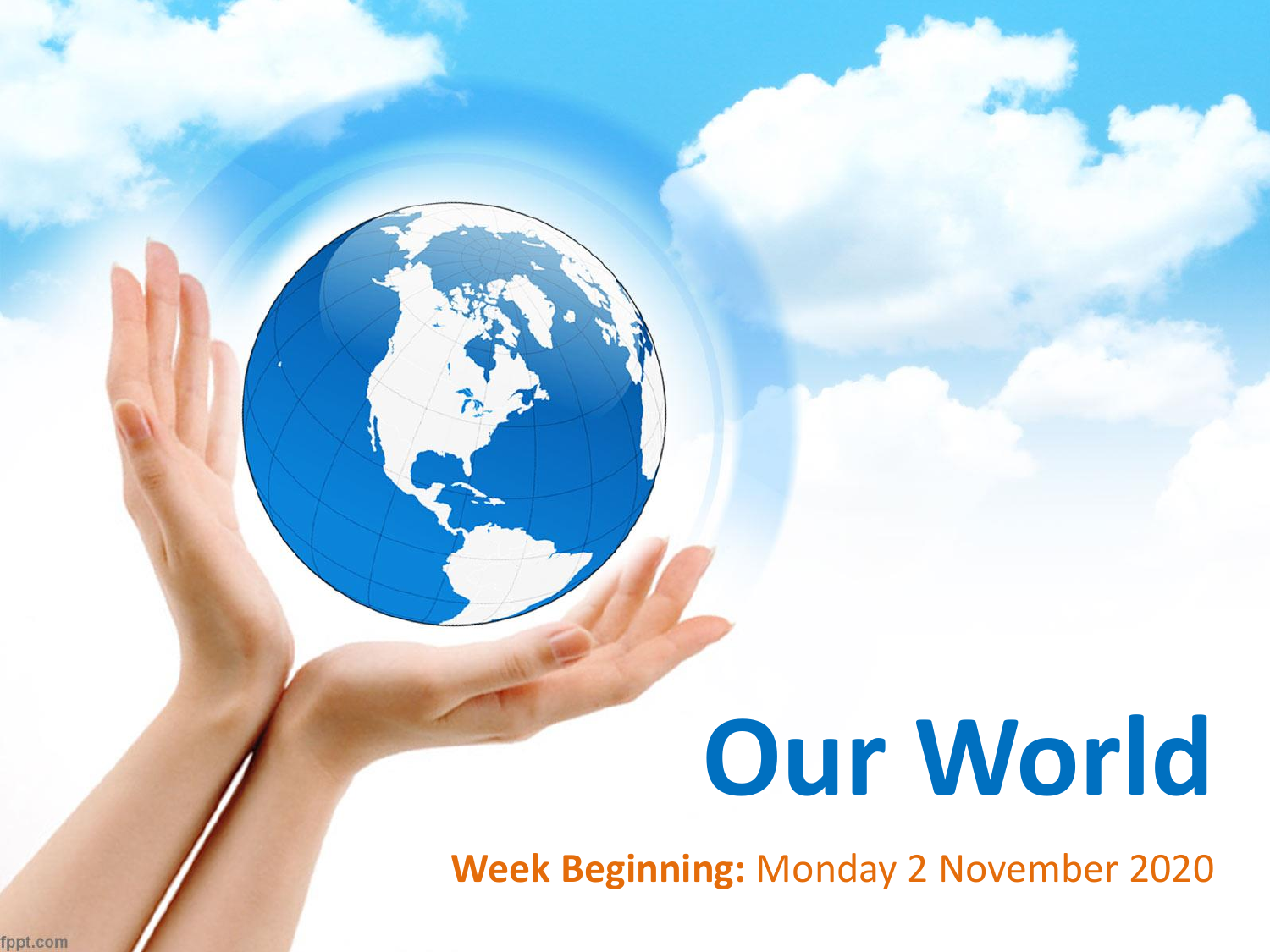#### **This Week in Our World…**

This week the focus of **'Our World'** is an update about Covid-19 following the recent announcement by Boris Johnson.

Boris Johnson made an announcement on Saturday, to tell the UK about the need for a second 'lockdown' starting on Thursday 5 November. The most important information for us is that schools will not be closing.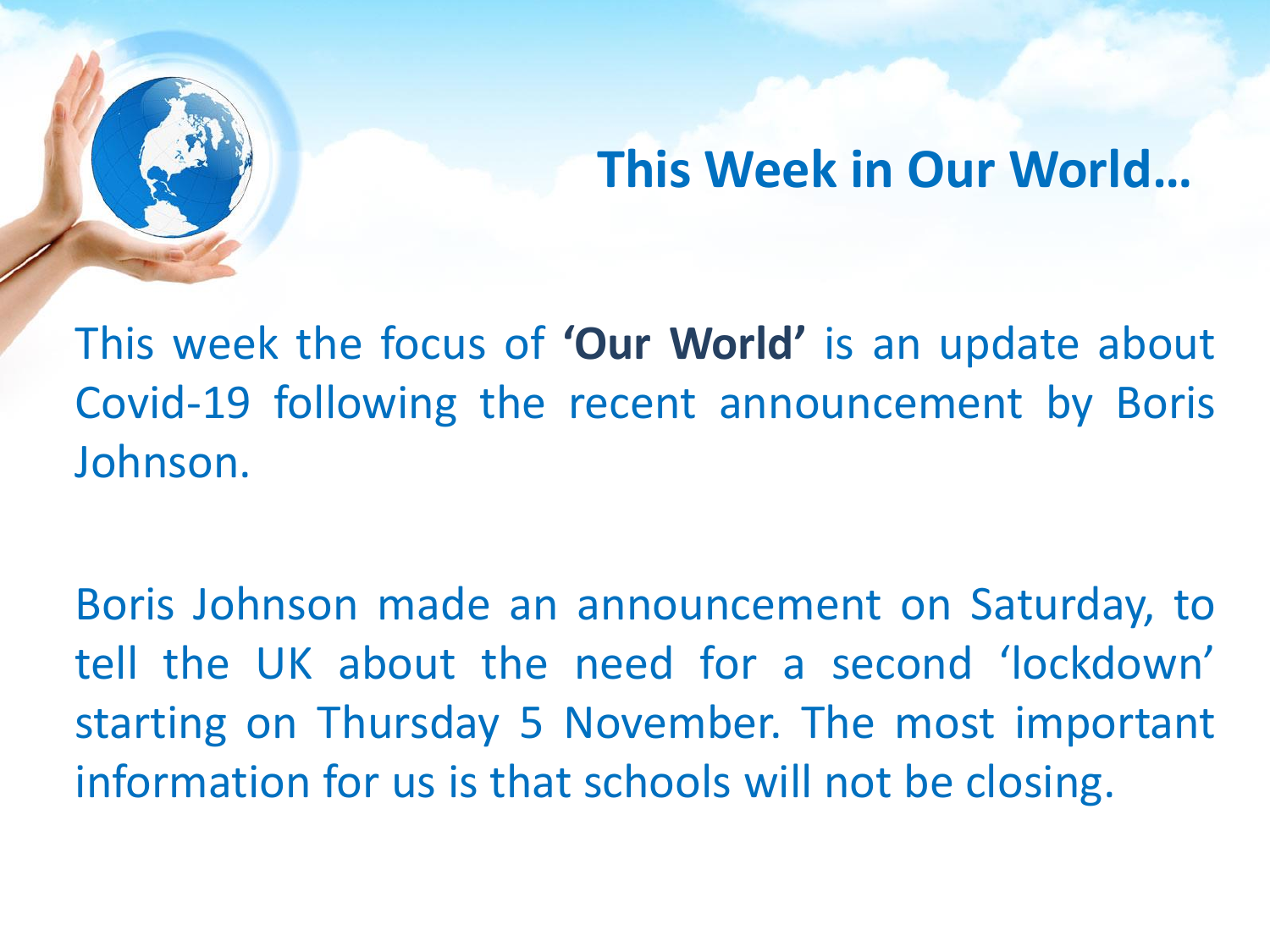

# **What's the background?**

We first learnt about Covid-19 (Coronavirus) in January when we heard about how it was affecting China.

School closed, to most of us, on Friday 20 March and we were instructed to 'Stay Home > Protect the NHS > Save Lives' by the Government on Monday 23 March. This has been called a 'Lockdown' by many.

Throughout August, restrictions were slowly lifted and schools reopened in September. The Government instructions were 'Hands > Face > Space'. We have been proactive in school to stick to these rules.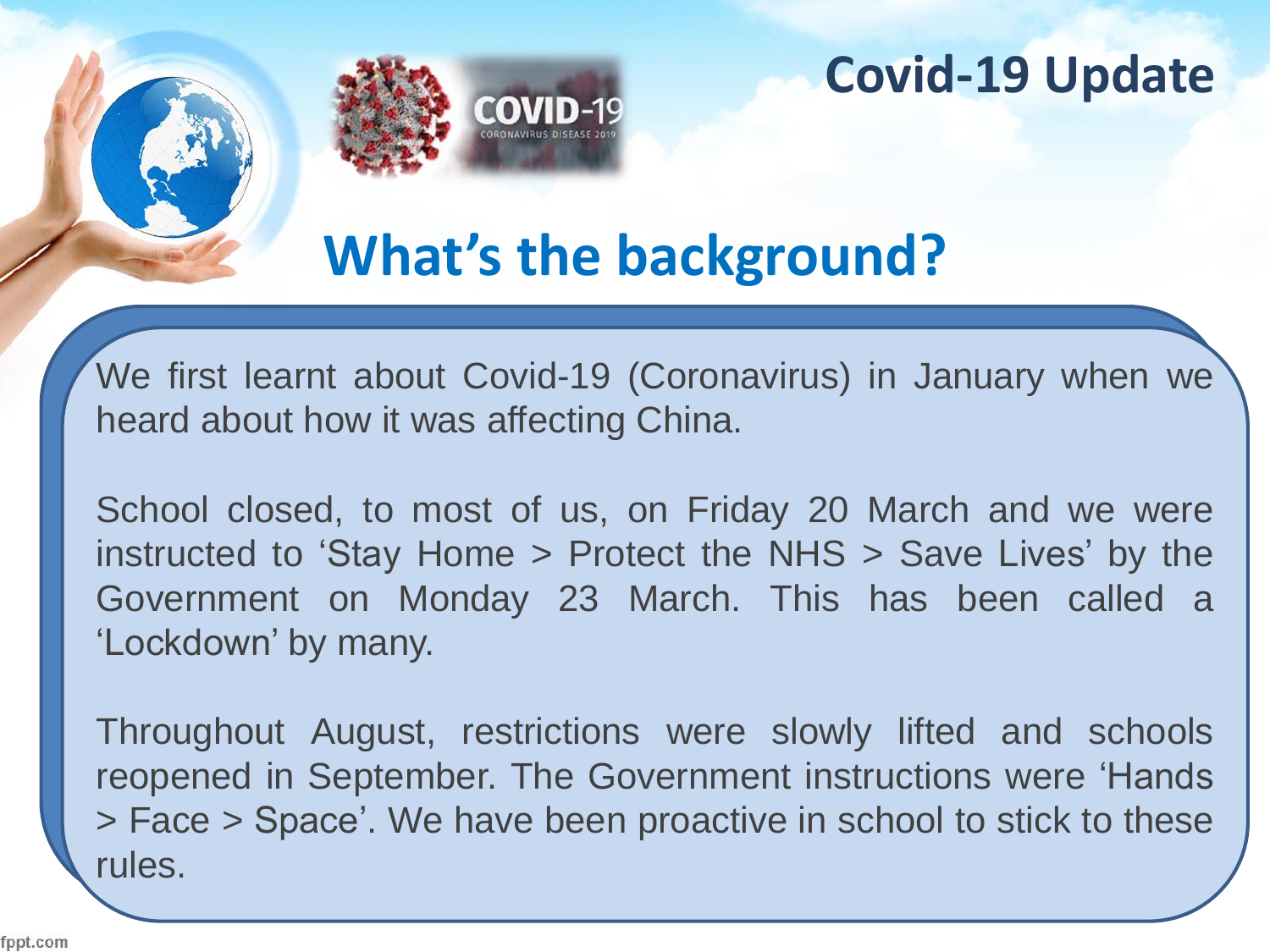

# **Announcement**

On Saturday evening, Boris Johnson made an announcement about using all the scientific data regarding the spread of Covid-19. The amount of people catching the virus has increased and to try to stop this he has introduced a second 'lockdown'. This 'lockdown' will last for four weeks and finish on 2 December.

This means that everyone is being asked to stay at home whenever possible.

You will still go to school, fortunately, they are staying open.

fppt.com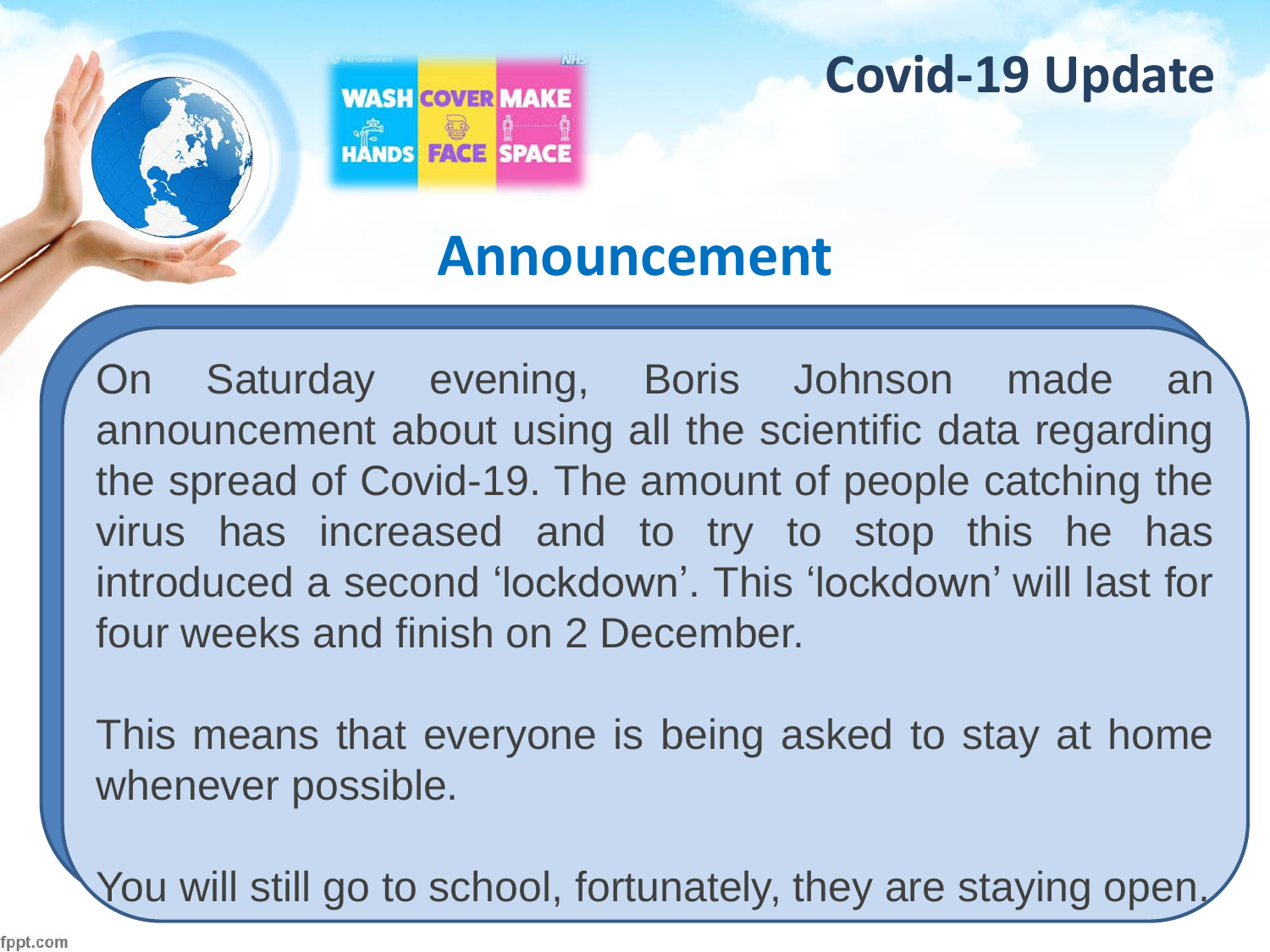

# **New Rules**

- ➢ People are being told to stay at home except for specific reasons
- ➢ These include work which cannot be done from home, childcare or education, exercise outdoors, medical reasons, essential shopping, providing care for vulnerable people or for volunteering, and visiting members of your support bubble
- ➢ Meeting indoors or in private gardens will not be allowed, but individuals can meet one other person from another household outside in a public place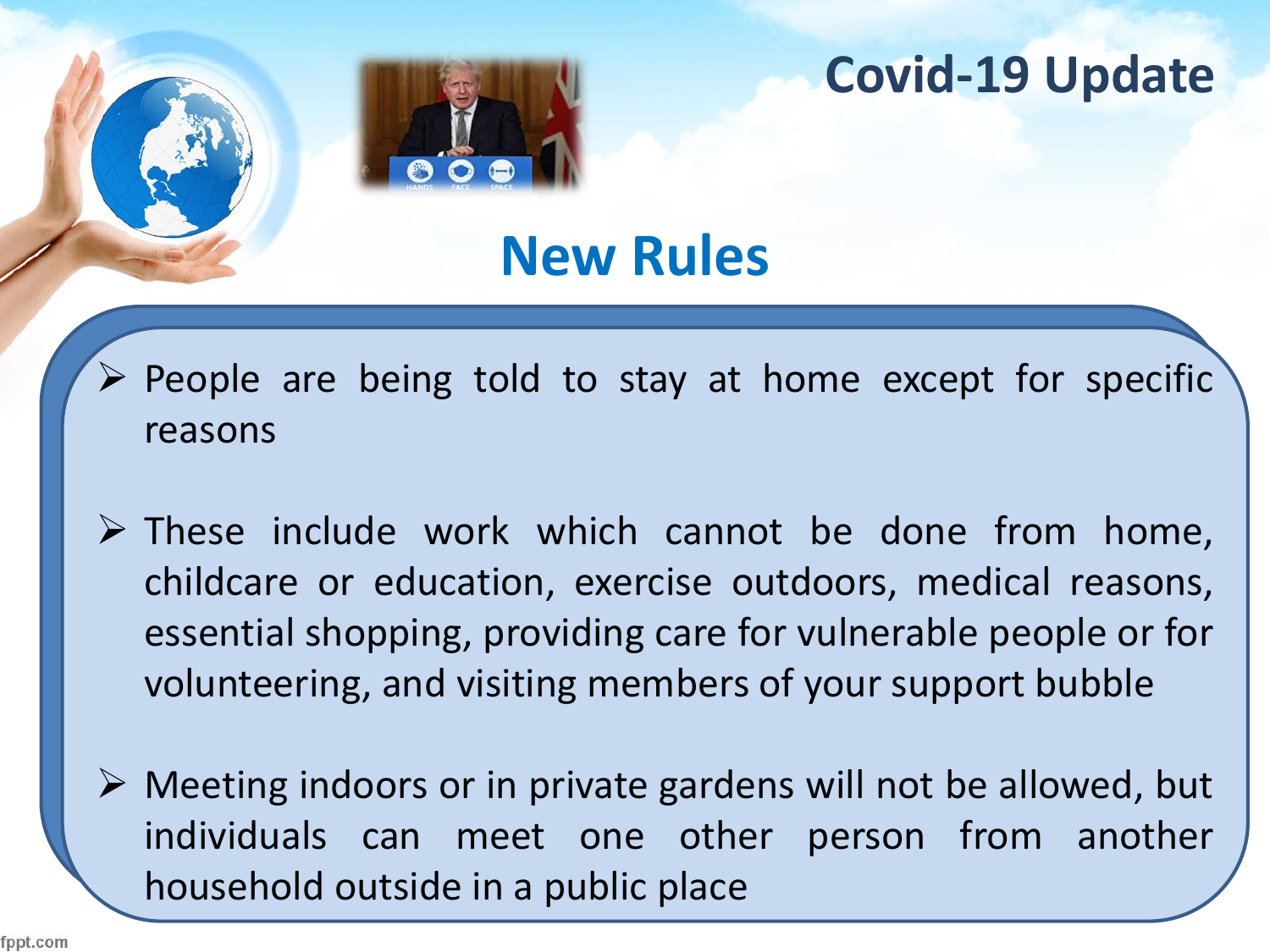

# **New Rules**

- ➢ Non-essential retail will close, but can remain open for clickand-collect delivery
- ➢ Pubs, bars, restaurants must close, but can still provide takeaway and delivery
- $\triangleright$  Indoor and outdoor leisure facilities, such as gyms and swimming pools, will also close, along with entertainment venues and personal care facilities such as beauty salons

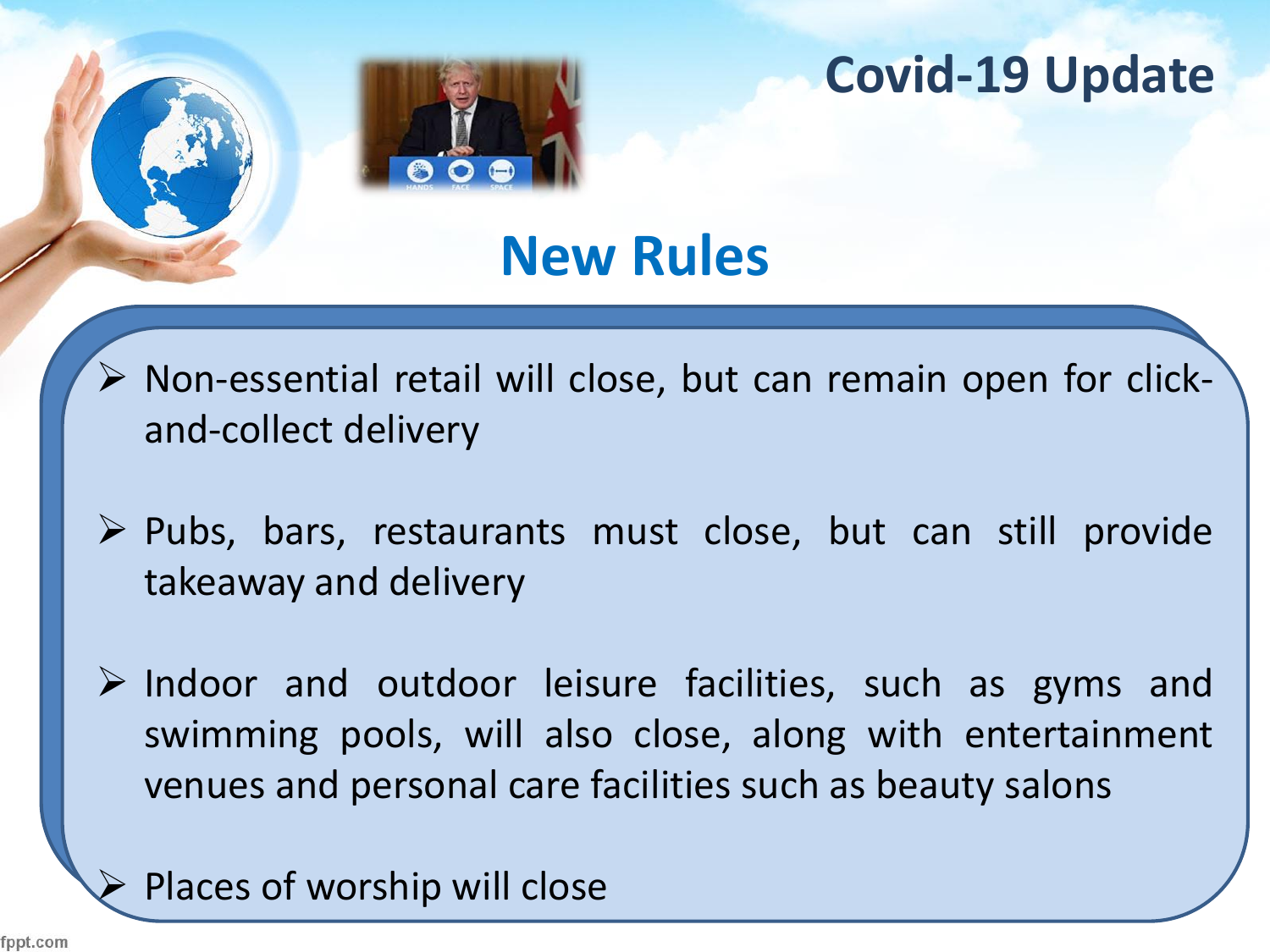

# **New Rules**

- ➢ Construction sites and manufacturing workplaces can remain open
- $\triangleright$  Weddings and civil partnership ceremonies cannot take place, and funerals will be limited to a maximum of 30 people
- ➢ Children can move between homes if their parents are separated
- ➢ Clinically vulnerable people are asked to be "especially careful" but people are not being asked to resume shielding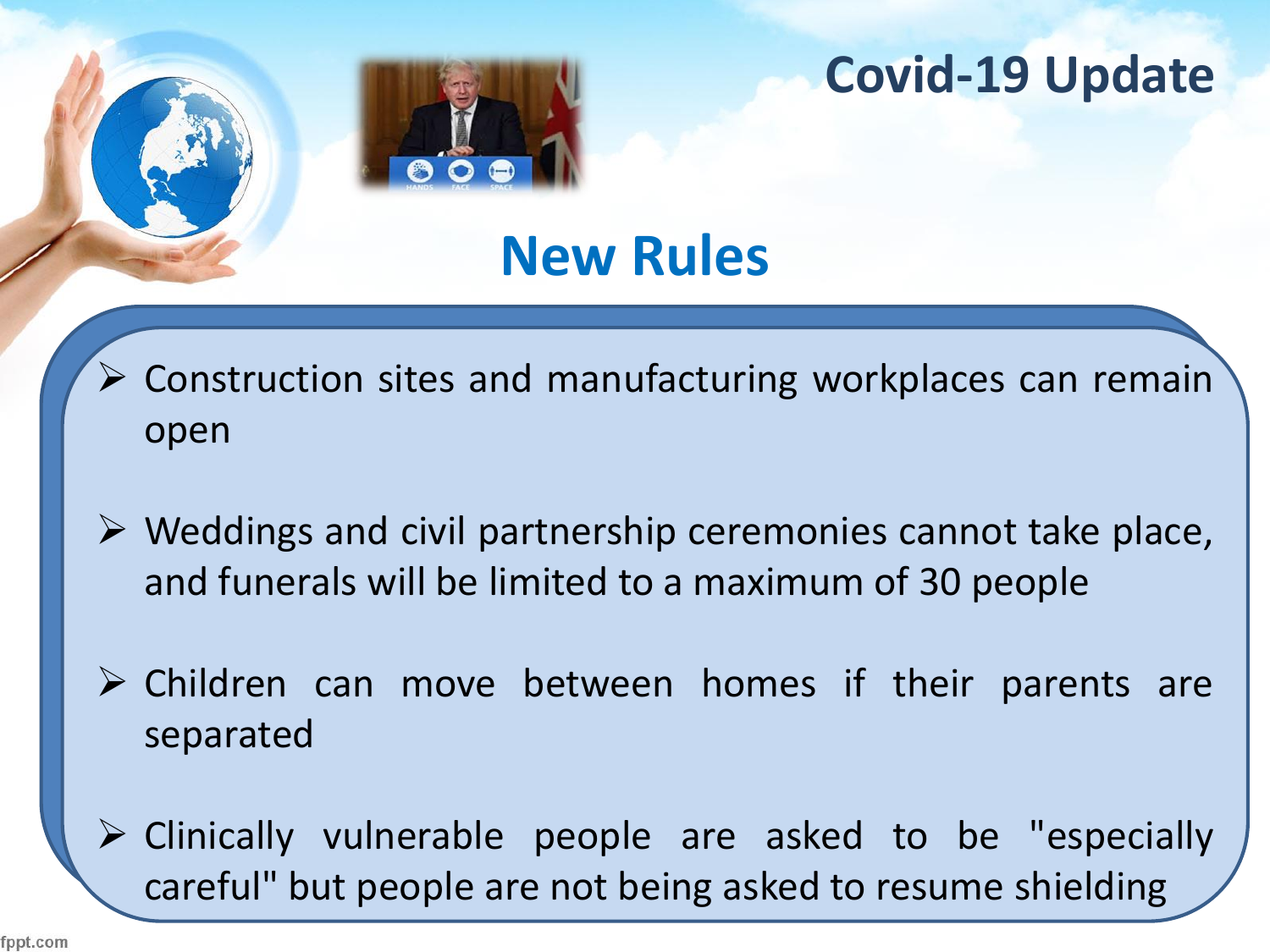

# **New Rules**

- ➢ Overnight stays, staying in a second home, and holidays will not be allowed - including in the UK and abroad - although there are exceptions, such as work trips
- ➢ People should avoid all non-essential travel by private or public transport

It will feel very much like the lockdown we had back in March but this time you will still be able to come to school.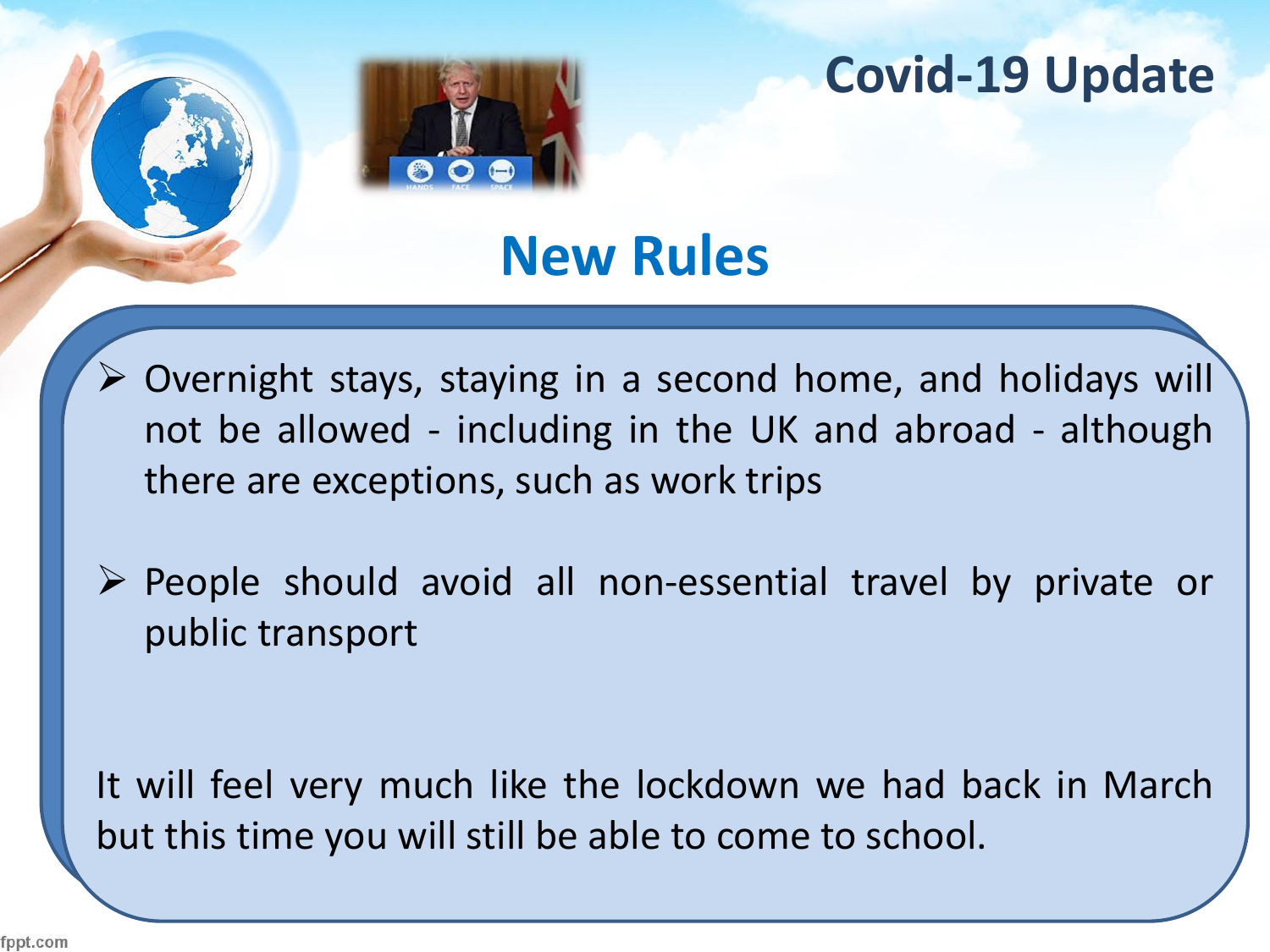



# **What We Can Do**



Keep up the good work and keep us all safe.

fppt.com